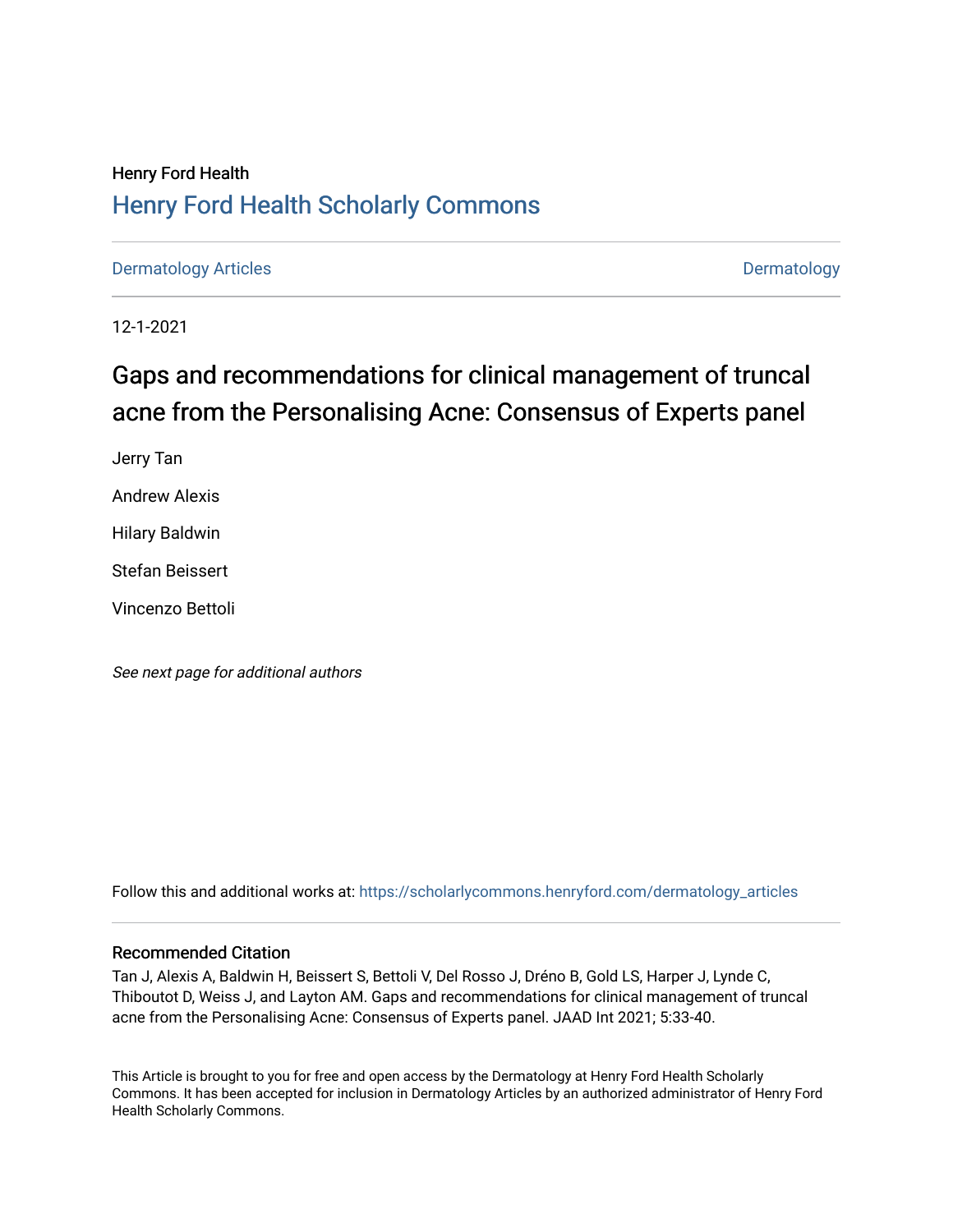### Authors

Jerry Tan, Andrew Alexis, Hilary Baldwin, Stefan Beissert, Vincenzo Bettoli, James Del Rosso, Brigitte Dréno, Linda F. Stein Gold, Julie Harper, Charles Lynde, Diane Thiboutot, Jonathan Weiss, and Alison M. Layton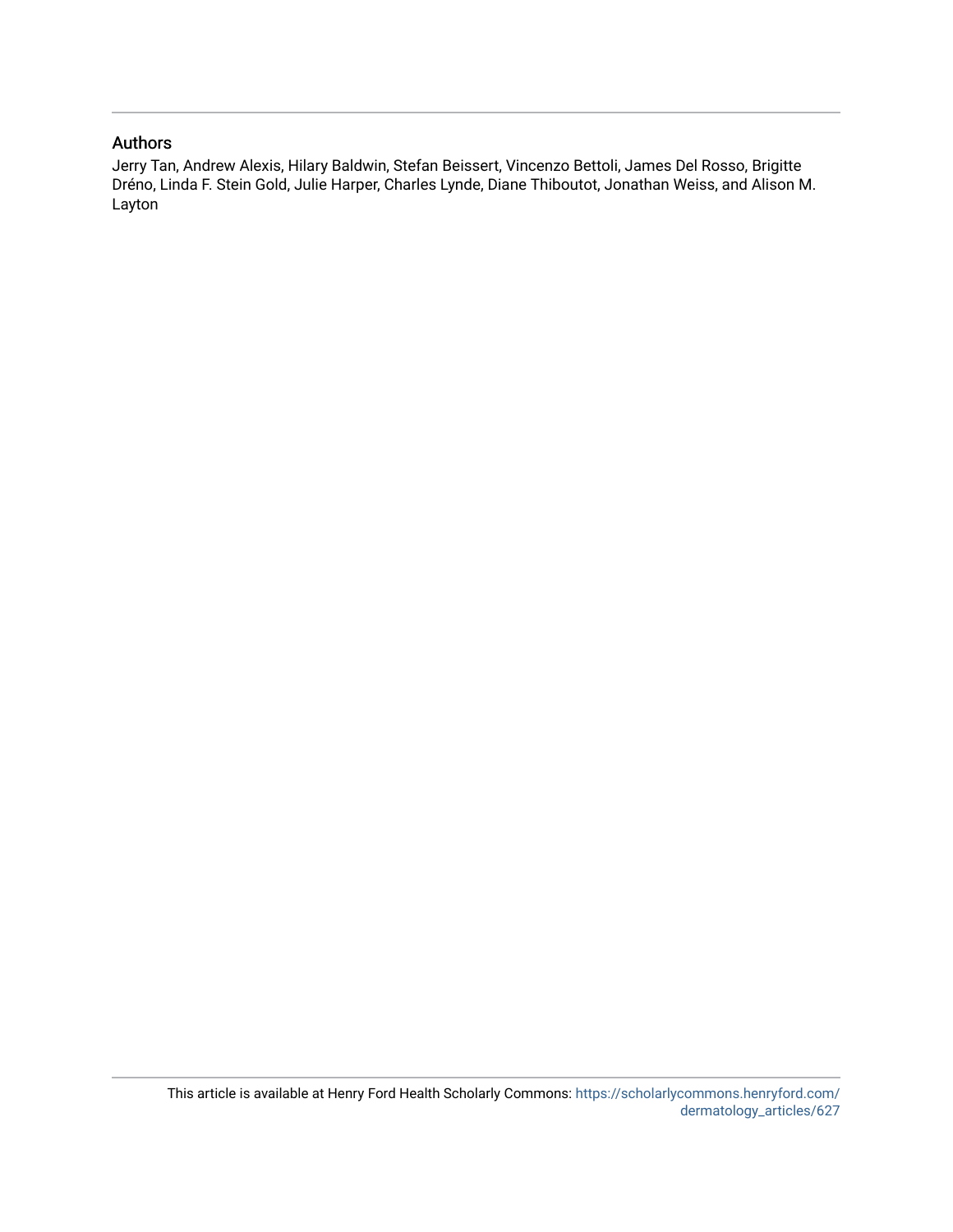# Gaps and recommendations for clinical management of truncal acne from the Personalising Acne: Consensus of Experts panel



Jerry T[a](#page-2-0)n, MD,<sup>a[,b](#page-2-1)</sup> Andrew Alexis, MD, MPH,<sup>[c](#page-2-1)</sup> Hilary Bal[d](#page-2-2)win, MD,<sup>d[,e](#page-2-3)</sup> Ste[f](#page-2-4)an Beissert, MD,<sup>f</sup> Vincenzo Bettoli, MD,<sup>[g](#page-2-5)</sup> James Del Rosso, DO, [h](#page-2-6)[,i](#page-2-7) Brigitte Dréno, MD, PhD,<sup>[j](#page-2-8)</sup> Linda Stein Gold, MD,<sup>[k](#page-2-9)</sup> Ju[l](#page-2-10)ie Harper,  $MD$ ,<sup>1</sup> Charles Ly[n](#page-2-12)de,  $MD$ ,<sup>[m,](#page-2-11)n</sup> Diane Thib[o](#page-2-13)utot,  $MD$ ,<sup>o</sup>

Jonathan Weiss,  $MD$ ,<su[p](#page-2-14)>p</sup> and Alison M. Layton, MB ChB<sup>[q,](#page-2-15)[r](#page-2-16)</sup>

Windsor and Markham, Ontario, Canada; New York and Brooklyn, New York; New Brunswick, New Jersey; Dresden, Germany; Ferrara, Italy; Las Vegas, Nevada; Nantes, France; Detroit, Michigan; Birmingham, Alabama; Hershey, Philadelphia; Snellville, Georgia; and York and Harrogate, United Kingdom

**Background:** Truncal acne is common and burdensome for patients; however, there is paucity of evidence and guidance for the management of truncal acne. Currently, clinical practice guidelines provide very little guidance on the assessment or management of truncal acne.

Objectives: To identify unmet needs in truncal acne and make recommendations to address clinical and management gaps using an international consensus.

**Methods:** The Personalising Acne: Consensus of Experts panel consisted of 13 dermatologists, who used a modified Delphi approach to reach a consensus on statements related to clinically relevant aspects of truncal acne evaluation and management. A consensus was defined as  $\geq 75\%$  of the panelists voting "agree" or "strongly agree." The voting was electronic and blinded.

Results: The panel identified gaps and made recommendations related to truncal acne identification, assessment, and grading; the evaluation of the impact on patients; and treatment goals and factors to be considered for its management.

**Limitations:** The recommendations are based on expert opinion, in the absence of high-quality evidence.

**Conclusions:** We highlighted addressing not just facial acne but also truncal acne during patient consultations. The recommendations made herein may help facilitate the care of patients who present with truncal acne, with or without facial acne. ( JAAD Int 2021;5:33-40.)

<span id="page-2-15"></span>School, University of York, York<sup>q</sup> and Harrogate and District NHS Foundation Trust, United Kingdom.<sup>r</sup>

<span id="page-2-16"></span>Funding sources: Panel members were invited by Galderma, who funded the planning and delivery of this project. Medical writing services provided by Katie Harris and Ellie Hughes from Ogilvy Health UK were funded by Galderma.

IRB approval status: Not applicable.

Accepted for publication June 25, 2021.

Reprints not available from the authors.

Correspondence to: Jerry Tan, MD, Windsor Clinical Research Inc, 2224 Walker Rd, Suite 300, Windsor, Ontario, N8W 5L7, Canada. E-mail: [jerrytan1230@outlook.com.](mailto:jerrytan1230@outlook.com)

2666-3287

 2021 by the American Academy of Dermatology, Inc. Published by Elsevier Inc. This is an open access article under the CC BY license [\(http://creativecommons.org/licenses/by/4.0/\)](http://creativecommons.org/licenses/by/4.0/). <https://doi.org/10.1016/j.jdin.2021.06.007>

<span id="page-2-14"></span><span id="page-2-13"></span><span id="page-2-12"></span><span id="page-2-11"></span><span id="page-2-10"></span><span id="page-2-9"></span><span id="page-2-8"></span><span id="page-2-7"></span><span id="page-2-6"></span><span id="page-2-5"></span><span id="page-2-4"></span><span id="page-2-3"></span><span id="page-2-2"></span><span id="page-2-1"></span><span id="page-2-0"></span>From Windsor Clinical Research Inc,<sup>a</sup> and Department of Medicine, University of Western Ontario, Windsor Campus, Ontario, Canada<sup>b</sup>; Weill Cornell Medicine, New York, New York<sup>c</sup>; Robert Wood Johnson Medical Center, New Brunswick, New Jersey<sup>d</sup>; The Acne Treatment and Research Center, Brooklyn, New York<sup>e</sup>; Department of Dermatology, University Hospital Carl Gustav Carus, TU Dresden, Germany<sup>f</sup>; Dermatology Unit - Teaching Hospital, Azienda Ospedaliera, University of Ferrara, Italy<sup>g</sup>; Thomas Dermatology,<sup>h</sup> and JDR Dermatology Research, Las Vegas, Nevada<sup>i</sup>; Dermato-cancérology Department, CHU Nantes, University of Nantes, France<sup>j</sup>; Henry Ford Health System, Detroit, Michigan<sup>k</sup>; Dermatology and Skin Care Center of Birmingham, Alabama<sup>l</sup>; Department of Medicine, University of Toronto,<sup>m</sup> and Lynderm Research Inc, Markham, Ontario, Canada<sup>n</sup>; Department of Dermatology, Pennsylvania State University College of Medicine, Hershey, Philadelphia<sup>o</sup>; Georgia Dermatology Partners, Snellville, Georgia<sup>p</sup>; Hull York Medical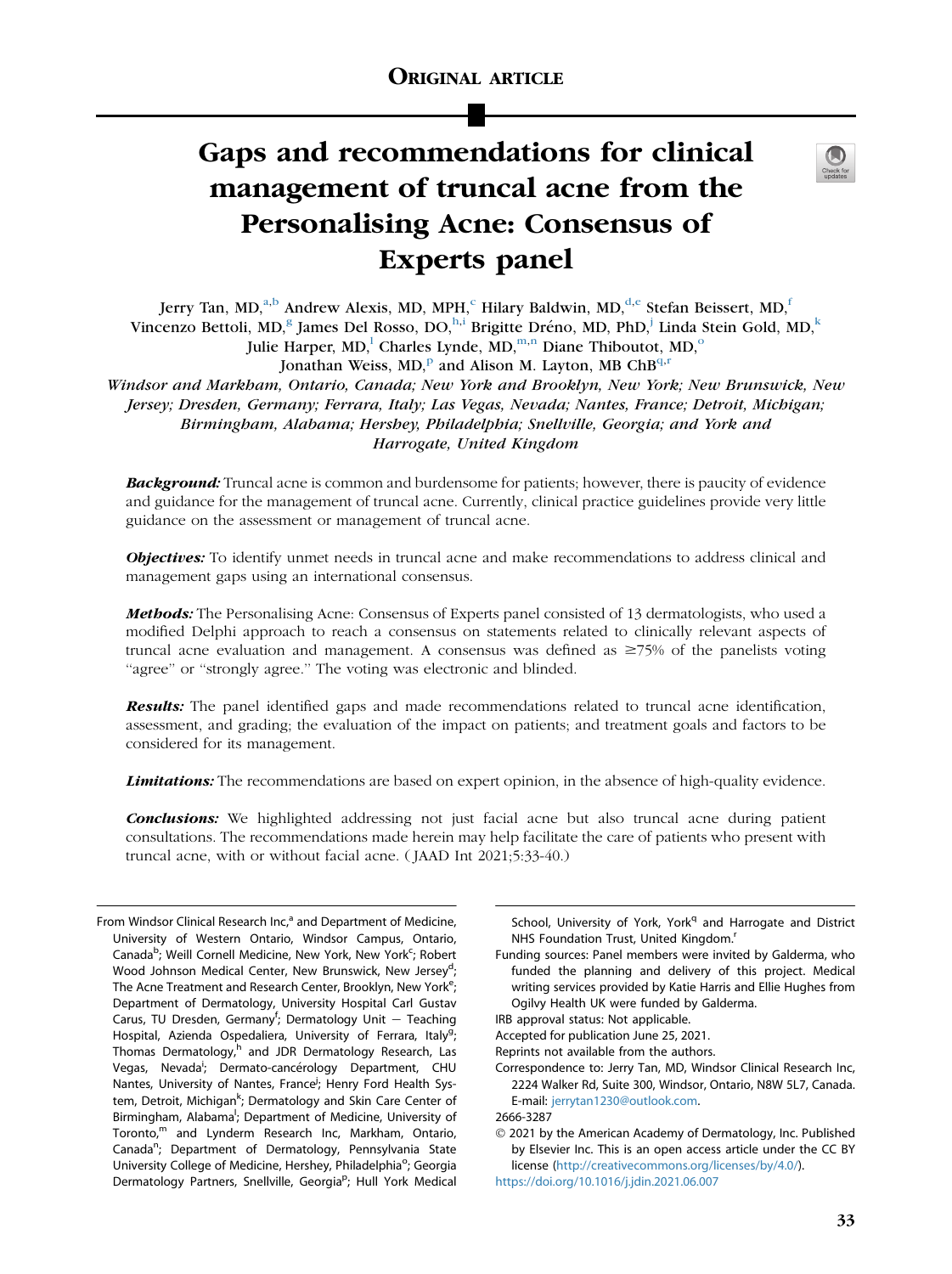**Key words:** acne vulgaris; back acne; chest acne; consensus; Delphi process; shoulder acne; truncal acne.

#### **INTRODUCTION**

Acne vulgaris is estimated to affect 9.4% of the global population (for all ages). Nearly three-quarters (73%) of adults (over 20 years of age) report ever having acne,  $1-3$  with as many as 61% presenting with truncal involvement.<sup>4-1</sup> The latter is inclusive of the shoulders, chest, and back.<sup>[9](#page-8-2)</sup> Despite the high prevalence of truncal acne, there is paucity of data on its clin-

ical aspects, including management options. The treatment of truncal acne has not been rigorously studied in clinical trials, with only 1 publication reporting the results of 2 identical vehiclecontrolled randomized clinical trials in patients with moderate facial and truncal acne.<sup>[10](#page-8-3)</sup> Furthermore, limited information is provided by clinical guidelines about its assessment and grading, factors to be considered during discussions with patients, and its treatment. $11-13$  This lack of evidence and guidance, coupled with the fact that many patients do not voluntarily report their truncal acne, is likely to result in undertreatment and unresolved disease-related burdens.<sup>[4](#page-8-1)</sup>

With acne well-established as a condition with adverse psychosocial impact, $14,15$  $14,15$  there is a need to address and manage the whole spectrum of acne presentations, including that on the trunk. Indeed, truncal acne represents an additional burden for patients beyond that caused by facial acne alone, with specific and distinct effects on activities of daily living, self-esteem and, social activities. $14,16$  $14,16$  As part of a 2020 consensus project, the Personalising Acne: Consensus of Experts (PACE) panel aimed to identify unmet needs in truncal acne and use an expert consensus, combined with the best available evidence, to make recommendations pertaining to gaps in truncal acne diagnosis, classification, and management.

#### METHODS

#### Expert panel

The expert panel consisted of 13 dermatologists, from Canada  $(n = 2)$ , France  $(n = 1)$ , Germany  $(n = 1)$ , Italy  $(n = 1)$ , the United Kingdom ( $n = 1$ ), and the United States ( $n = 7$ ).

## CAPSULE SUMMARY

- Truncal acne is common and burdensome for patients; however, published evidence and guidance for its clinical management are lacking.
- We provide recommendations for relevant clinical factors to be considered when managing patients with truncal acne, to improve comprehensive patient care.

Two chairpersons from the main panel oversaw the process and were involved in panel selection and Delphi design. The panelists were selected based on their expertise in acne and their reach in North America and Europe.

#### Modified Delphi process

A modified Delphi process, consisting of a series of 5 e-surveys and an interim group webinar between the

third and fourth e-survey, was used [\(Fig 1](#page-5-0)). An initial literature search was conducted to identify gaps in the clinical management of acne and the need to make recommendations that incorporate all presentations of acne. The search process, which is outlined in detail in Supplemental Material (available via Mendeley at [https://data.mendeley.com/](https://data.mendeley.com/datasets/cnffzf3j4v/2) [datasets/cnffzf3j4v/2\)](https://data.mendeley.com/datasets/cnffzf3j4v/2), included an audit of acne clinical guidelines for Europe, the United States, and Canada $11-13$  to identify research gaps, followed by an additional literature assessment of the relevant literature to address key clinical management questions associated with the gaps identified in the audit. The searches were performed using the PubMed Central and Cochrane databases and limited to a period from January 2016 to present; the searches included only English-language articles. For the truncal acne management questions, the search terms included the word ''acne'' in combination with the following words: trunk, truncal, and treatment. Articles were excluded if they were on non-human animals, in vitro or ex vivo studies, or did not contribute to the research questions. A total of 36 articles specific to truncal acne were retrieved at the end of the search, and after applying predefined exclusions, 11 were used to address the research questions relating to truncal acne (Supplemental Material). The quality of evidence was rated using the grading of recommendations assessment, development and evalua-tion (GRADE) methodology<sup>[17](#page-8-8)</sup> and used to guide the e-survey content. Two independent raters (Mr Pickford and Dr Harris) performed a separate grade classification of the evidence, with discrepancies resolved by a third rater (Dr Hughes) with experience in the use of the grading of recommendations assessment, development and evaluation methodology. The final results were approved by the cochairs.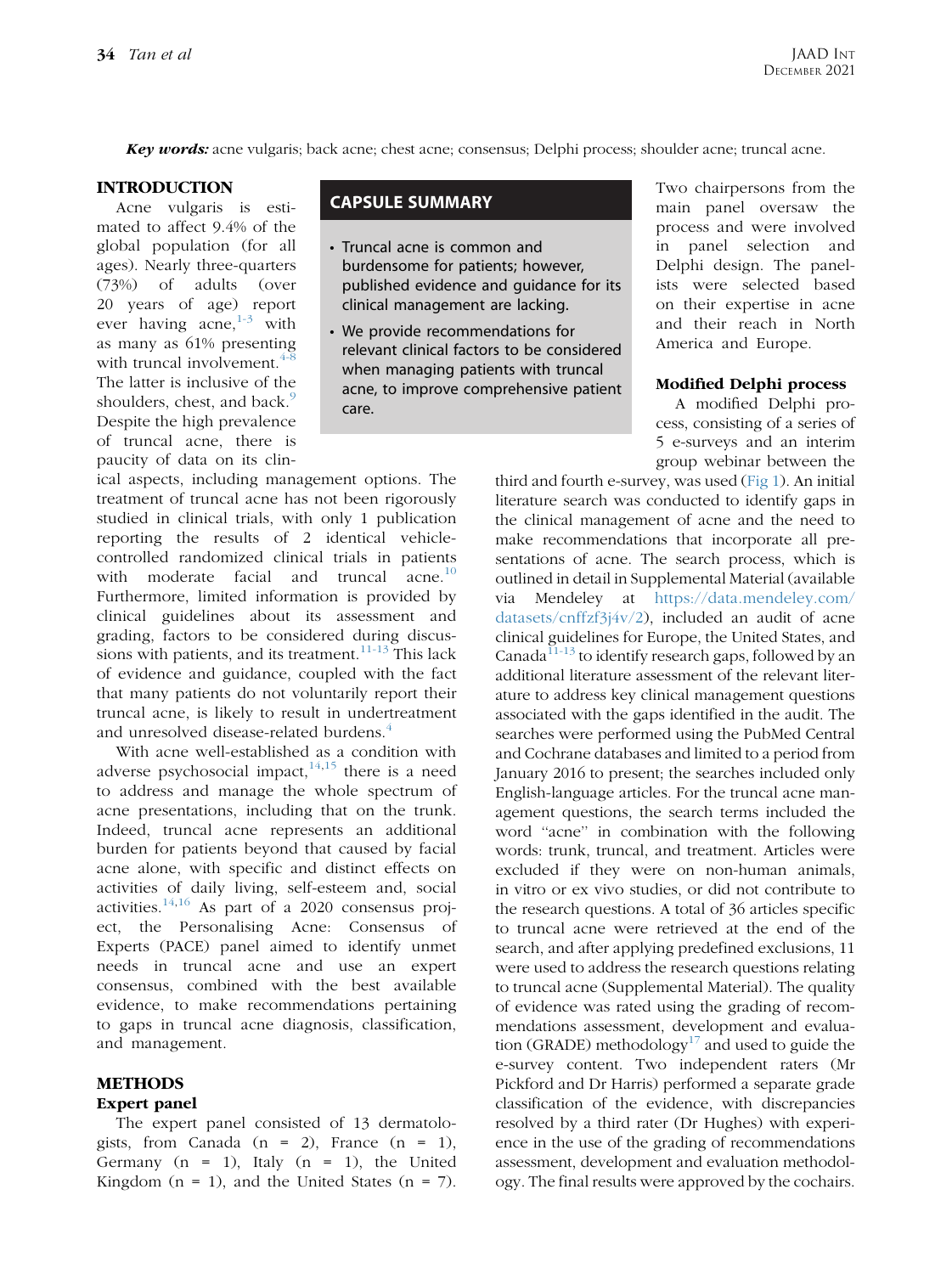#### Abbreviations used:

PACE: Personalising Acne: Consensus of Experts<br>PGA: physicians' global assessment physicians' global assessment

#### E-survey development and administration

Consensus statements were structured to assess the level of agreement using the following response range: "strongly disagree," "disagree," "agree," ''strongly agree,'' or ''unable to answer.'' A consensus was defined as  $\geq$ 75% of the panelists voting "agree" or ''strongly agree.'' Some questions were posed as multiple-choice questions for which several responses could be selected; the results of these questions were presented as a consensus when chosen by  $\geq$ 75% of the panelists. Some questions were open ended to allow for the development of consensus statements in a subsequent round of voting. A virtual interim meeting was held after the third e-survey to review topics covered to date and discuss potential areas to explore in the subsequent surveys. The e-surveys were programmed and administered, and the responses were collated by Ogilvy Health UK in order to maintain blinding. Truncal acne was 1 of 4 major topics explored in the e-surveys and virtual interim meeting and will be the focus of this current manuscript. Acne sequelae, longitudinal management, and patient types were also covered and will be reported in subsequent publications.

#### **RESULTS**

#### Definition of consensus recommendations

The result of the consensus statement voting is given in parentheses (eg, 12/13 voted ''agree'' or "strongly agree"). All 13 experts completed all 5 surveys. Some panel members occasionally voted ''unable to answer''; these votes were not included in the denominator. The full statements are available in Supplemental Material. The elements that were considered but not voted on are included in the ''Discussion points'' section below.

#### Baseline demographics

All 13 dermatologists included in the PACE panel manage patients with truncal acne. For a majority of them (85% [n = 11]),  $\leq$ 25% of their patients present with truncal acne alone. Just under half of the panelists  $(46\%$  [n = 6]) indicated that 26%-50% of their patients present with combined facial and truncal acne. The other 7 (54%) panelists approximated that 51%-75% of their patients have combined facial and truncal acne.

When asked whether the panel considered clinical practice guidelines useful for the evaluation and management of acne in different anatomic locations,  $69\%$  (n = 9) and  $62\%$  (n = 8), respectively, did not find them useful, and  $8\%$  (n = 1) and  $15\%$  (n = 2), respectively, did find them useful.

#### Identifying patients with truncal acne

The gaps and recommendations for identifying patients with truncal acne are provided in [Table I](#page-5-1).

Discussion points. It was discussed that it might not be reluctance on a patient's part per se to initiate a conversation about their truncal acne but a desire to prioritize a discussion of their facial acne instead. However, there exists a cohort of patients who may be too embarrassed to report or proactively show acne on their trunk. Thus, it is important to proactively address this during consultations. The panelists reported that discussions about the management of truncal acne are typically initiated by themselves as the treating dermatologist  $(69\%$  [n = 9]) rather than the patient or their guardian  $(23\%$  [n = 3]; 8% [n = 1] selected ''unable to answer'').

#### Assessment and grading of truncal acne

The gaps and recommendations for the assessment and grading of truncal acne are provided in [Table II](#page-5-2).

Discussion points. It was highlighted that the severity of acne at different locations on the trunk (eg, chest and back) should be assessed independently of each other because they can be distinctly different. The panel reported using the following scales or tools for grading truncal acne in current clinical practice: investigator's global assessment, physician's global assessment (PGA), Leeds visual severity scale, Echelle de Cotation des Lésions d'Acné grading, comprehensive acne severity scale, and general mild, moderate, or severe categorization. It was discussed that most grading scales were developed for use in clinical trials and are not optimized for use in a clinical setting; in research, conversely, it can be difficult to combine both clinician- and patient-reported measures in 1 instrument that is also acceptable to regulatory authorities. A simplified version of these tools, which takes into account both the perspectives, may lend itself to use in practice.

#### Impact of truncal acne on patients and treatment goals

The gaps and recommendations for the impact of truncal acne and treatment goals are provided in [Table III.](#page-5-3)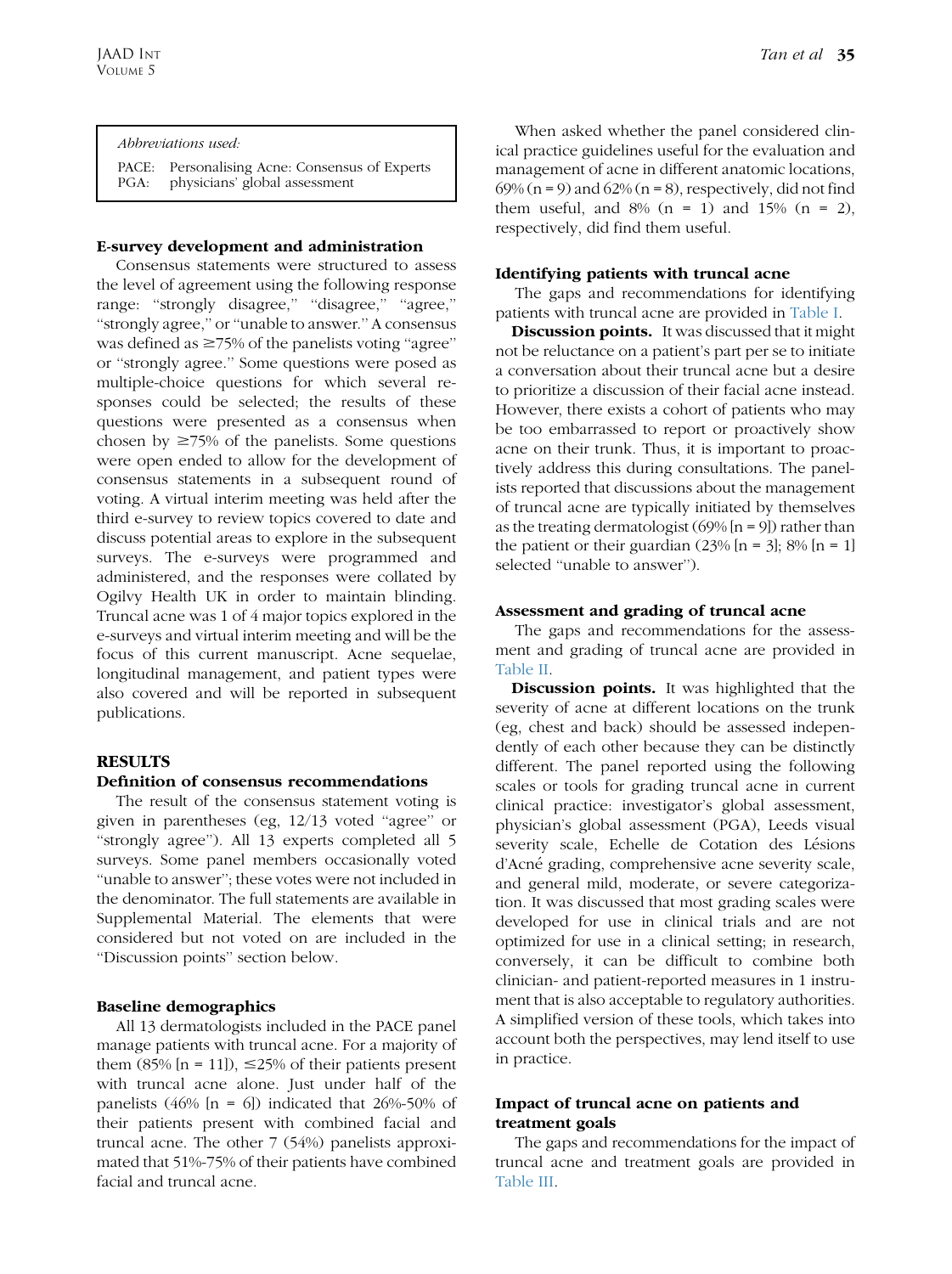<span id="page-5-0"></span>

Fig 1. The Personalising Acne: Consensus of Experts modified Delphi process.

<span id="page-5-1"></span>Table I. Consensus gaps and a recommendation for identifying patients with truncal acne

Gaps

- $\bullet$  Not all patients report their truncal acne (13/13)
- During clinical visits, patients often prioritize discussing their facial acne over discussing their truncal acne (12/13)
- It is common for patients to only report their truncal acne if it is severe or particularly bothersome to them (11/13)
- There is a need for guidance on factors to be consider when discussing truncal acne with patients  $(11/11)^*$ Recommendation
- Prompting patients to discuss their truncal acne during clinic visits can help identify those who might benefit most from treatment (13/13)

\*Two participants selected ''unable to answer.''

<span id="page-5-2"></span>Table II. Consensus gaps and recommendations for the assessment and grading of truncal acne

Gaps

- There is a need for guidance on the assessment and grading of truncal acne (13/13)
- There is a need for a standardized scale/tool to assess, grade, and monitor the severity of truncal acne (13/13) Recommendations
- The severity of truncal acne should always be assessed independently of the severity of facial acne (13/13)
- The essential clinical components to be included in a truncal acne grading tool or scale include body surface area involvement, size of lesions, degree or extent of inflammatory lesions, impact on patients quality of life, and extent of scarring (12/13)
- <sup>d</sup> A truncal acne grading scale or tool should be practical and easy to use in the clinic (13/13)
- A new grading scale or tool to assess truncal acne should be developed based on input from patients to ensure that the elements that are important to them are captured (11/13)

<span id="page-5-3"></span>Table III. Consensus gaps and recommendations for the impact of truncal acne and treatment goals

#### Gaps

- Truncal acne can have a specific impact on patients, which is distinct from that of facial acne (13/13)
- The common concerns or issues reported by patients specifically with regard to their truncal acne include the following:
	- $\circ$  Concerns about revealing skin in public (13/13)
	- $\circ$  Concerns about wearing clothes that reveal skin (12/ 13)
	- $\circ$  Difficulties with applying topical treatments to the back (11/13)

Recommendations

- Treatment goals should be personalized to the individual patient depending on the specific impact of acne in certain regions (13/13)
- The specific burden of disease on an individual patient should influence the choice of treatment (13/13)

**Discussion points.** The panel considered truncal acne as a burden for all patients with truncal acne; however, it was noted that the burden could vary between patients. The visual analog scale (or similar) was suggested as a useful tool to assess factors related to the impact of the disease on patients and, thus, help inform treatment goals.

#### Factors to be considered for the management of truncal acne

The gaps and recommendations for considerations for the management of truncal acne are provided in [Table IV.](#page-6-0)

**Discussion points.** In the panel's opinion, the underlying pathophysiology of truncal acne is similar to that of facial acne. Any differences in response to treatment could be potentially attributed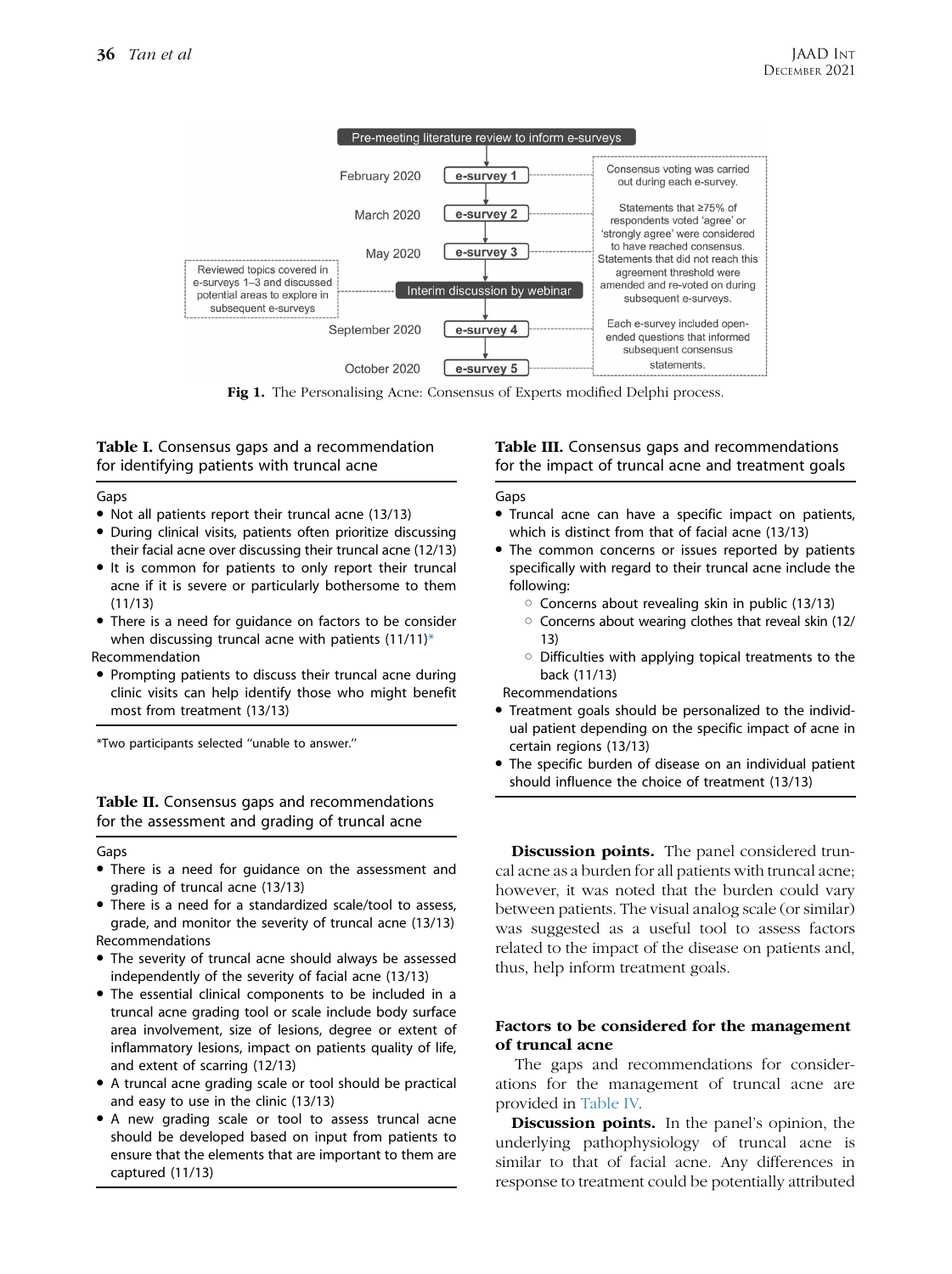#### <span id="page-6-0"></span>Table IV. Consensus gaps and recommendations for factors to be considered for the management of truncal acne

#### Gaps

- There is a need for guidance on factors to be considered for the treatment and management of truncal acne (13/13)
- There is a need for further evidence to support treatment efficacy in truncal acne (13/13)
- There is a need for further evidence to support treatment safety in truncal acne (11/13)
- There is a need to improve vehicles used for topical therapies for truncal acne (13/13)
- There is a need to improve application methods for topical therapies for truncal acne (12/13)

Recommendations

- The treatment-related factors that should be considered when selecting a treatment for truncal acne include the following:
	- $\circ$  Type of acne, eg, nodules (13/13)
	- $\circ$  Efficacy of treatment (13/13)
	- $\circ$  Safety profile of treatment (10/13)
	- $\circ$  Practicality of applying topical treatment to the back (12/13)
	- $\circ$  Potential to bleach or stain clothing (10/13)
- The patient-related factors that should be considered when selecting a treatment for truncal acne include the following:
	- $\circ$  Body surface area affected (13/13)
	- $\circ$  Previous treatment history (13/13)
	- O Patient preference (12/13)
	- o Location of truncal acne (ie, upper back, lower back, chest, and shoulders; 10/13)
- The truncal acne types that require additional considerations for their management or treatment include the following:
	- $\circ$  Truncal acne at high risk of scarring (13/13)
	- $\circ$  Truncal acne with predominantly deep comedones (not related to hidradenitis suppurativa; 11/13)
	- $\circ$  Truncal acne associated with hidradenitis suppurativa (10/13)
	- $\circ$  Truncal acne with predominantly open comedones (10/13)

to the number and depth of sebaceous glands in either area, the relative thickness of the dermis, the role of exacerbating factors, and challenges related to the application of topical therapies (ie, physical application or when a patients runs out of a medication supply before a refill can be given). The examples of the treatments that panelists prescribe for truncal acne include topical benzoyl peroxide, topical and systemic retinoids, oral antibiotics (with appropriate cautions in terms of resistance), and oral isotretinoin. Addressing the inconvenience of application was highlighted as a

key consideration while prescribing a topical treatment for truncal acne. In addition, acne associated with inflammatory bowel disease was also highlighted as requiring additional considerations for management and treatment.

The panel noted that patients' expectations of truncal acne treatment should be managed in a way similar to those of facial acne treatment, including counseling regarding expected timeframes and the importance of adherence to treatment. The panel highlighted the importance of patients having a realistic expectation of treatment efficacy and potential adverse events. It was acknowledged that patients might be willing to accept slower onset of efficacy on the trunk than on the face, although more data are needed to support this observation. Furthermore, although clearance is ideal, significant improvement may be an acceptable goal for many patients. It was noted that patients may be more willing to tolerate harsher or less cosmetically elegant products on the trunk than on the face.

The panel recommended that truncal acne be discussed with all patients with acne to identify those who might benefit most from treatment. In addition, it was noted that patients who already present with truncal scarring are at high risk of future scarring. Therefore, it is important to assess truncal acne independently of facial acne to determine its specific burden on individual patients and subsequently adjust their management plan, align treatment goals, and manage their expectations accordingly.

#### DISCUSSION

Truncal acne is a well-established condition that is common and burdensome for patients. $4-8,14-16$  $4-8,14-16$  In a recent cross-sectional online survey of 1309 patients with either combined truncal and facial acne or facial acne alone, the specific impact of acne was assessed in these locations using validated quality-of-life measures. Increasing severity of truncal acne was reported to increase adverse impact on the quality of life, irrespective of facial acne severity.<sup>16</sup> This study highlights the need for improvements in patient care for truncal acne to lessen their burden. However, because of the lack of clinical evidence of truncal acne treatments and less mention in clinical practice guidelines,<sup>[8](#page-8-9)</sup> the need to provide physicians with practical advice on truncal acne management exists. Indeed, the paucity of information available to physicians about truncal acne may be reflected by the low proportion of panel members consulting them for guidance for the management of these patients (however, this may also be attributed to their clinical experience and knowledge). The PACE panel aimed at rectifying this situation by identifying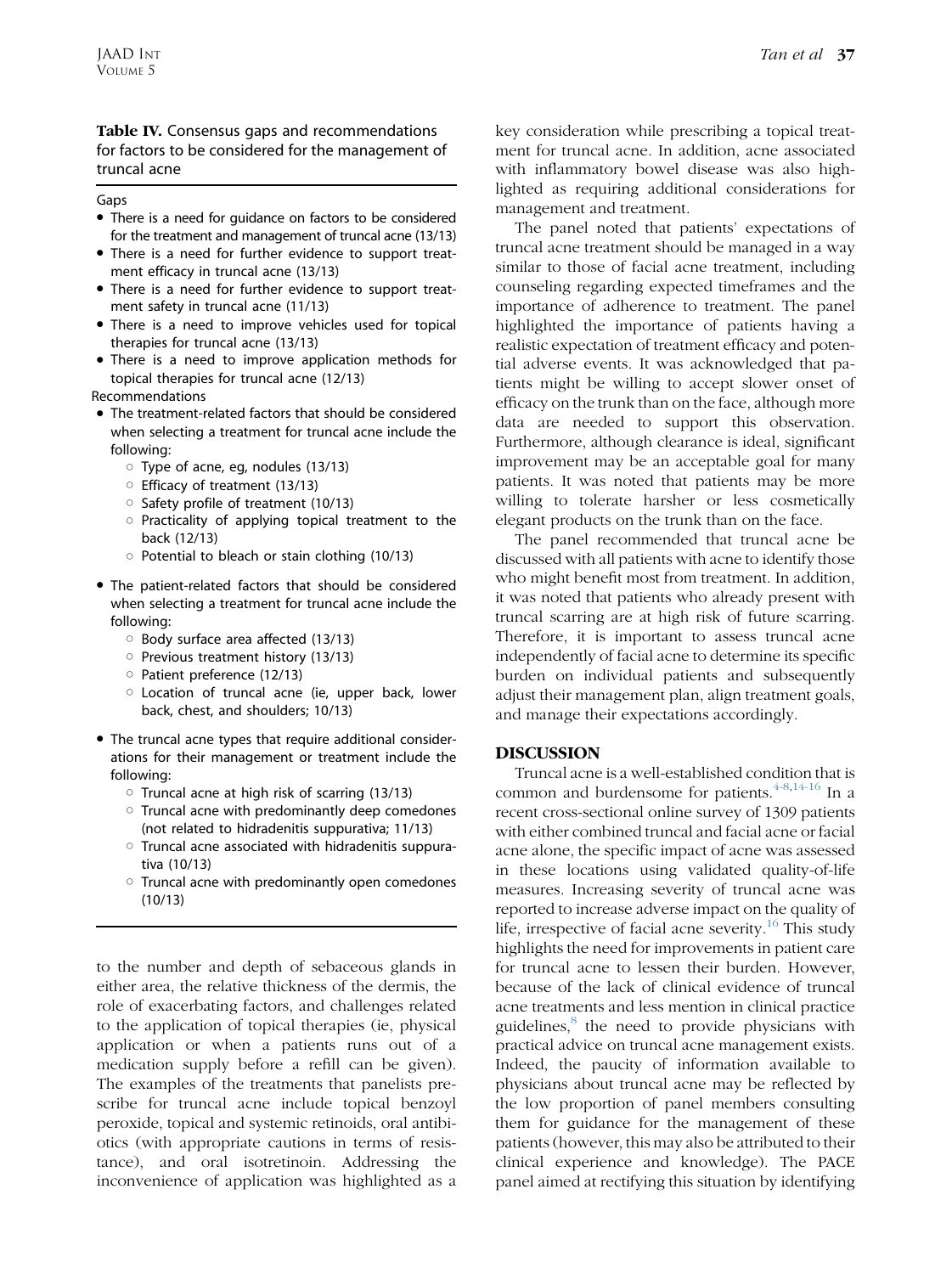key research gaps and providing recommendations for assessment and management beyond just treatment selection.

The panel confirmed that there is a gap in clinical research regarding the evidence of the efficacy and safety of truncal acne treatments. In the absence of sufficient high-quality evidence or clinical guidelines, the PACE panel identified various treatment- and patient-related factors to guide truncal acne management. The use of topical and oral antibiotics should be considered in light of the best evidence, including a means to minimize antibiotic resistance.<sup>11-13</sup> The panel highlighted the need for better application methods and vehicles for topical treatments. Patient preference for vehicles for topical treatment is relevant to treatment adherence; $^{18}$  $^{18}$  $^{18}$  with treatment adherence in patients with acne known to be an issue (especially for those prescribed topical treatments) $\delta$ and a major reason for treatment failure, $18-24$  this is an area that is critical to be explored further.

The PACE panel also identified the need for a standardized truncal acne grading scale or tool and identified several clinical components and features that are essential to be incorporated. The clinical guidelines do not advise on how to assess or grade truncal acne, and in the absence of a ''gold standard'' for the assessment of acne, $^{25,26}$  $^{25,26}$  $^{25,26}$  $^{25,26}$  physicians and clinical researchers may use simplified methods of ''mild,'' "moderate," and "severe" grading<sup>25</sup> or methods that focus on primary lesions (eg, comedones, papules, and nodules) or signs of a secondary change (eg, sequelae). $^{26}$  Only a handful of the existing acne grading scales are inclusive of truncal acne: the Leeds system, global acne grading system, and comprehensive acne severity scale.[27-29](#page-9-2) However, none is exclusive to truncal acne. $8$  In addition, the Leeds system is not validated and only considers inflammatory lesions. Investigator's global assessment and PGA scores have been used in clinical studies of truncal acne in patients presenting with acne on the trunk and face, $30-32$  and in addition, the PGA was used to assess efficacy in 2 recent registration studies that resulted in Food and Drug Administration's approval of trifarotene,<sup>[10](#page-8-3)</sup> indicating the current Food and Drug Administration endorsement of the PGA as an appropriate clinician-reported outcome measure for truncal acne in clinical trials. The development of a standardized scale or tool for the assessment of truncal acne was beyond the scope of this consensus and would require a thorough development, evaluation, validation, and reliability-testing process. This represents an area for future evaluation.

This project incorporated the opinions of a global panel of dermatologists who achieved a consensus using a modified Delphi process. The limitation of the latter is that it primarily relies on expert opinion, necessary because of the absence of evidence. $33-35$ With current evidence of truncal acne limited across the spectrum of management considerations (assessment, grading, treatment efficacy, safety, etc), this method provides a systematic, egalitarian method to develop consensus recommendations to improve patient care. $36$  A particular strength of the Delphi process is that the group size does not depend on statistical power; instead, the group is selected for expertise,  $37,38$  $37,38$  with the number of panelists within the recommended range of  $10-18.^{37}$  $10-18.^{37}$  $10-18.^{37}$  The blinded voting reduced the potential for bias in the Delphi voting process.

An important limitation to be considered overall is that the identified gaps and recommendations proposed by the panel reflect physicians' perspectives on patient concerns regarding truncal acne. However, this could potentially differ from patients' perspectives. In addition, this perspective was of a group of expert dermatologists who are likely to see a more severe spectrum of patients with acne and/or those who are more burdened by it. The incorporation of the ''patient voice'' via direct patient involvement in the future updates of these recommendations or clinical practice guidelines would be of value to consider as an area of future work.

#### **CONCLUSIONS**

The gaps that were identified by the PACE panel can guide further research on truncal acne. Furthermore, the recommendations made can provide a basis for local guideline development and help to improve the management of patients with truncal acne by facilitating increased attention during consultations.

Medical writing and administrative support were provided by Katie Harris, PhD, Ellie Hughes, PhD, James Pickford, BSc, and Victoria Smith, BSc, at Ogilvy Health UK.

#### Conflicts of interest

All panel members received honoraria from Galderma for participating in this project. Dr Tan has acted as an advisor, consultant, investigator, and/or speaker and received grants/honoraria from Bausch, Galderma, Pfizer, Almirall, Boots/Walgreens, Botanix, Cipher Pharmaceuticals, Galderma, Novan, Novartis, Promius, Sun Pharma, and Vichy. Dr Alexis has received grant/ research support from LEO Pharma, Novartis, Almirall, Bristol-Myers Squibb, Amgen, Menlo, Galderma, Valeant (Bausch Health), Cara, and Arcutis; has acted as a consultant for LEO Pharma, Novartis, Menlo, Galderma, Pfizer, Sanofi-Regeneron, Dermavant, Unilever, Beiersdorf, Valeant, L'Oreal, Bristol-Myers-Squibb, Menlo, Scientis, Bausch health, UCB, Foamix, Cassiopea, Arcutis,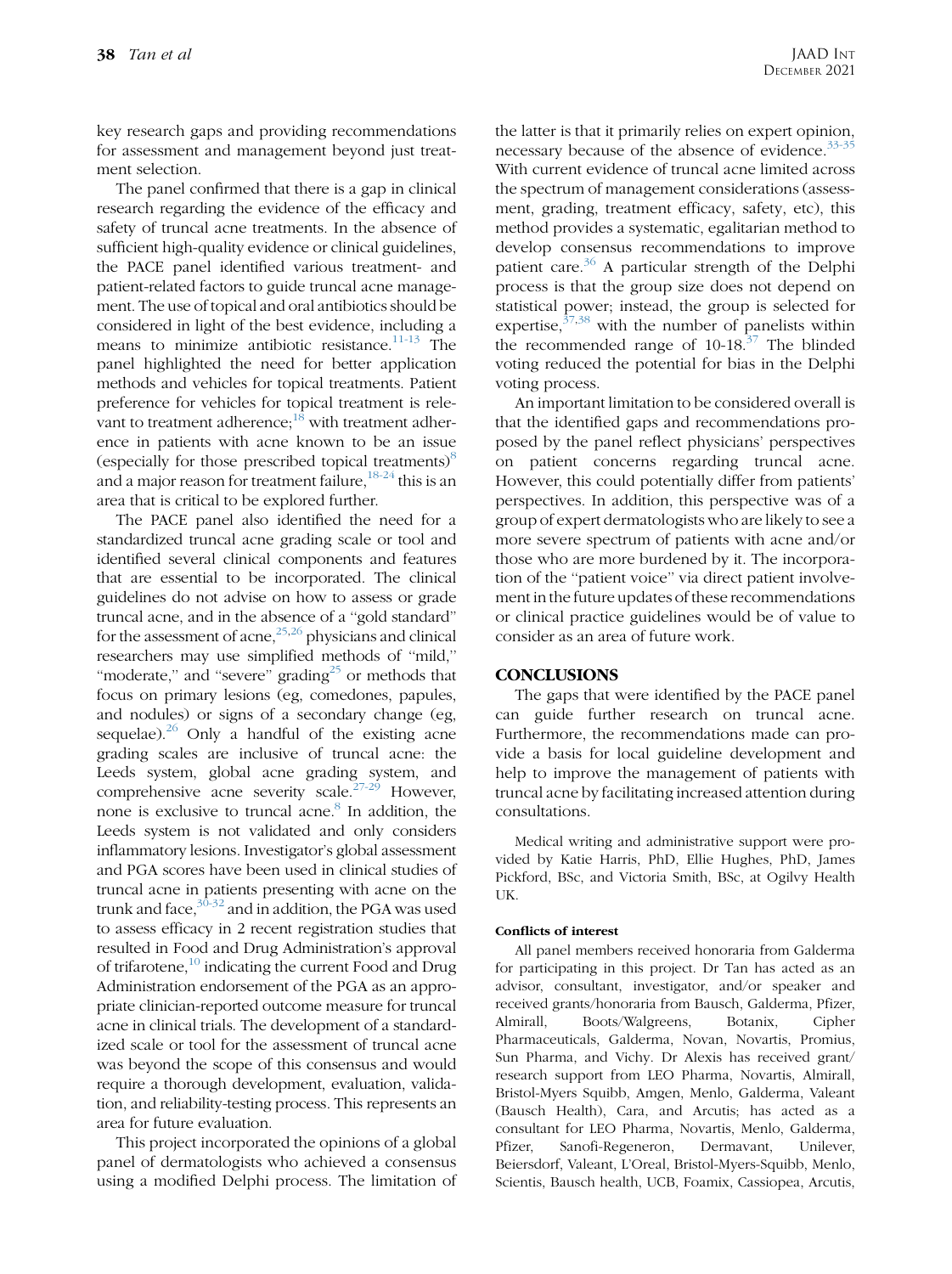Janssen, Allergan, Almirall, AbbVie, and Sol-Gel; and has acted as a speaker (unbranded) for Regeneron, SANOFI-Genzyme, Pfizer, and AstraZeneca. Dr Baldwin has acted as an investigator, consultant, and/or speaker for Almirall, Bausch, Cassiopea, EPI Health, Galderma, La Roche-Posay, L'Oreal, Mayne Pharma, Sol-Gel, Sun Pharma, and Vyne. Dr Beissert has acted as an advisory board member for AbbVie Deutschland GmbH & Co KG, Actelion Pharmaceuticals Deutschland GmbH, Amgen GmbH, Celgene GmbH, Galderma Laboratorium GmbH, Janssen-Cilag GmbH, LEO Pharma GmbH, Lilly Deutschland GmbH, Novartis Pharma GmbH, MSD Sharp & Dohme GmbH, Menlo Therapeutics, Sanofi-Aventis Deutschland GmbH, Pfizer Pharma GmbH, and UCB Pharma GmbH and has received speaker honorarium from Novartis Pharma GmbH, AbbVie Deutschland GmbH & Co KG, MSD Sharp & Dohme GmbH, Pfizer Pharma GmbH, Janssen-Cilag GmbH, Galderma Laboratorium GmbH, Celgene GmbH, La Roche-Posay Laboratoire Pharmaceutique, Actelion Pharmaceuticals Deutschland GmbH, GlaxoSmithKline GmbH & Co KG, Bristol-Myers Squibb GmbH & Co KGaA, Sanofi-Aventis Deutschland GmbH, Almirall-Hermal GmbH, and Sandoz/HEXAL AG. Dr Bettoli has acted as a consultant, advisory board member, and research investigator and received honoraria from AbbVie, Baiersdorf, Bioderma, Biogena, Difa-Cooper, Galderma, GSK, ICF, LEO Pharma, L'Oreal, Meda, Menarini - Relife, Mylan, Novartis, Pharcos-Biodue, UCB Pharma and received research support (funds to institution) from AbbVie. Dr Rosso has acted as a research investigator, consultant, and/or speaker for Almirall, Bausch Health (Ortho Dermatology), BiopharmX, EPI Health, Galderma, LEO Pharma, Mayne Pharma, Sol-Gel, Sonoma, Sun Pharma, and Vyne Therapeutics (Foamix). Dr Dréno has acted as a consultant for Galderma. Dr Stein Gold has acted as an investigator/advisor and/or speaker for Galderma, Ortho Derm, Sun Pharma, Sol-Gel, Foamix, Novartis, and Almirall. Dr Harper has acted as a consultant for Almirall, BioPharmX, Cassiopea, Cutera, EPI, Foamix, Galderma, Ortho, Sol-Gel, and Sun Pharma. Dr Lynde has acted as a principal investigator, speaker, and consultant for Cipher Pharma, Bausch Health, Galderma, Johnson & Johnson, GSK, and Valeant. Dr Thiboutot has acted as a consultant for Cassiopea, Galderma, and Novartis. Dr Weiss has acted as an investigator/advisor and/or speaker for Galderma, Ortho Derm, Foamix, Novartis, Almirall, Dr. Reddy's, and EPI Health. Dr Layton has acted as an advisor or consultant, been a chief investigator for research (funded to institution), and/or received honoraria for unrestricted educational events from Galderma, La Roche-Posay, L'Oreal, Cipher, Proctor and Gamble, Almirall, GSK, and Origimm.

#### <span id="page-8-0"></span>**REFERENCES**

- 1. [Tan JK, Bhate K. A global perspective on the epidemiology of](http://refhub.elsevier.com/S2666-3287(21)00053-5/sref1) acne. Br J Dermatol[. 2015;172\(suppl 1\):3-12](http://refhub.elsevier.com/S2666-3287(21)00053-5/sref1).
- 2. [Vos T, Flaxman AD, Naghavi M, et al. Years lived with disability](http://refhub.elsevier.com/S2666-3287(21)00053-5/sref2) [\(YLDs\) for 1160 sequelae of 289 diseases and injuries 1990-](http://refhub.elsevier.com/S2666-3287(21)00053-5/sref2) [2010: a systematic analysis for the Global Burden of Disease](http://refhub.elsevier.com/S2666-3287(21)00053-5/sref2) Study 2010. Lancet[. 2012;380\(9859\):2163-2196](http://refhub.elsevier.com/S2666-3287(21)00053-5/sref2).
- 3. [Collier CN, Harper JC, Cantrell WC, Wang W, Foster KW,](http://refhub.elsevier.com/S2666-3287(21)00053-5/sref3) [Elewski BE. The prevalence of acne in adults 20 years and](http://refhub.elsevier.com/S2666-3287(21)00053-5/sref3) older. [J Am Acad Dermatol](http://refhub.elsevier.com/S2666-3287(21)00053-5/sref3). 2008;58(1):56-59.
- <span id="page-8-1"></span>4. [Del Rosso JQ, Stein-Gold L, Lynde C, Tanghetti E, Alexis AF.](http://refhub.elsevier.com/S2666-3287(21)00053-5/sref4) [Truncal acne: a neglected entity.](http://refhub.elsevier.com/S2666-3287(21)00053-5/sref4) J Drugs Dermatol. 2019; [18\(12\):205-1208](http://refhub.elsevier.com/S2666-3287(21)00053-5/sref4).
- 5. [Del Rosso JQ, Bikowski JB, Baum E, et al. A closer look at](http://refhub.elsevier.com/S2666-3287(21)00053-5/sref5) [truncal acne vulgaris: prevalence, severity, and clinical signif](http://refhub.elsevier.com/S2666-3287(21)00053-5/sref5)icance. J Drugs Dermatol[. 2007;6\(6\):597-600](http://refhub.elsevier.com/S2666-3287(21)00053-5/sref5).
- 6. [Tan JK, Tang J, Fung K, et al. Prevalence and severity of facial](http://refhub.elsevier.com/S2666-3287(21)00053-5/sref6) [and truncal acne in a referral cohort.](http://refhub.elsevier.com/S2666-3287(21)00053-5/sref6) J Drugs Dermatol. 2008; [7\(6\):551-556](http://refhub.elsevier.com/S2666-3287(21)00053-5/sref6).
- 7. [Dr](http://refhub.elsevier.com/S2666-3287(21)00053-5/sref7)éno B, Jean-Decoster C, Georgescu V. Profile of patients [with mild-to-moderate acne in Europe: a survey.](http://refhub.elsevier.com/S2666-3287(21)00053-5/sref7) Eur J Dermatol[. 2016;26\(2\):177-184.](http://refhub.elsevier.com/S2666-3287(21)00053-5/sref7)
- <span id="page-8-9"></span>8. [Poli F, Auffret N, Leccia MT, Claudel JP, Dr](http://refhub.elsevier.com/S2666-3287(21)00053-5/sref8)éno B. Truncal acne, what do we know? [J Eur Acad Dermatol Venereol](http://refhub.elsevier.com/S2666-3287(21)00053-5/sref8). 2020;34(10): [2241-2246](http://refhub.elsevier.com/S2666-3287(21)00053-5/sref8).
- <span id="page-8-2"></span>9. [Degitz K, Ochsendorf F. Acne.](http://refhub.elsevier.com/S2666-3287(21)00053-5/sref9) J Dtsch Dermatol Ges. 2017;15(7): [709-722.](http://refhub.elsevier.com/S2666-3287(21)00053-5/sref9)
- <span id="page-8-3"></span>10. [Tan J, Thiboutot D, Popp G, et al. Randomized phase 3](http://refhub.elsevier.com/S2666-3287(21)00053-5/sref10) [evaluation of trifarotene 50](http://refhub.elsevier.com/S2666-3287(21)00053-5/sref10)  $\mu$ [g/g cream treatment of moder](http://refhub.elsevier.com/S2666-3287(21)00053-5/sref10)[ate facial and truncal acne.](http://refhub.elsevier.com/S2666-3287(21)00053-5/sref10) J Am Acad Dermatol. 2019;80(6): [1691-1699](http://refhub.elsevier.com/S2666-3287(21)00053-5/sref10).
- <span id="page-8-4"></span>11. [Asai Y, Baibergenova A, Dutil M, et al. Management of acne:](http://refhub.elsevier.com/S2666-3287(21)00053-5/sref11) [Canadian clinical practice guideline.](http://refhub.elsevier.com/S2666-3287(21)00053-5/sref11) CMAJ. 2016;188(2):118- [126](http://refhub.elsevier.com/S2666-3287(21)00053-5/sref11).
- 12. [Zaenglein AL, Pathy AL, Schlosser BJ, et al. Guidelines of care](http://refhub.elsevier.com/S2666-3287(21)00053-5/sref12) [for the management of acne vulgaris.](http://refhub.elsevier.com/S2666-3287(21)00053-5/sref12) J Am Acad Dermatol. [2016;74\(5\):945-973](http://refhub.elsevier.com/S2666-3287(21)00053-5/sref12).
- 13. [Nast A, Dr](http://refhub.elsevier.com/S2666-3287(21)00053-5/sref13)é[no B, Bettoli V, et al. European evidence-based](http://refhub.elsevier.com/S2666-3287(21)00053-5/sref13)  $(S3)$  quideline for the treatment of acne-update 2016-short version. [J Eur Acad Dermatol Venereol](http://refhub.elsevier.com/S2666-3287(21)00053-5/sref13). 2016; [30\(8\):1261-1268](http://refhub.elsevier.com/S2666-3287(21)00053-5/sref13).
- <span id="page-8-5"></span>14. [Hassan J, Grogan S, Clark-Carter D, Richards H, Yates VM.](http://refhub.elsevier.com/S2666-3287(21)00053-5/sref14) [The individual health burden of acne: appearance-related](http://refhub.elsevier.com/S2666-3287(21)00053-5/sref14) [distress in male and female adolescents and adults with](http://refhub.elsevier.com/S2666-3287(21)00053-5/sref14) [back, chest and facial acne.](http://refhub.elsevier.com/S2666-3287(21)00053-5/sref14) J Health Psychol. 2009;14(8): [1105-1118.](http://refhub.elsevier.com/S2666-3287(21)00053-5/sref14)
- <span id="page-8-6"></span>15. [Sood S, Jafferany M, Vinaya Kumar S. Depression, psychi](http://refhub.elsevier.com/S2666-3287(21)00053-5/sref15)[atric comorbidities, and psychosocial implications associ](http://refhub.elsevier.com/S2666-3287(21)00053-5/sref15)[ated with acne vulgaris.](http://refhub.elsevier.com/S2666-3287(21)00053-5/sref15) J Cosmet Dermatol. 2020;19(12): [3177-3182](http://refhub.elsevier.com/S2666-3287(21)00053-5/sref15).
- <span id="page-8-7"></span>16. Tan J, et al. Impact of facial and truncal acne on quality of life: a multi-country population-based survey. J Am Adac Dermatol Int. 2021;3:102-110. [https://doi.org/10.1016/j.jdin.2021.03.002.](https://doi.org/10.1016/j.jdin.2021.03.002)
- <span id="page-8-8"></span>17. Siemieniuk R, Guyatt G. What is GRADE? Accessed August 11, 2021. [https://bestpractice.bmj.com/info/toolkit/learn-ebm/wh](https://bestpractice.bmj.com/info/toolkit/learn-ebm/what-is-grade/) [at-is-grade/](https://bestpractice.bmj.com/info/toolkit/learn-ebm/what-is-grade/)
- <span id="page-8-10"></span>18. [Eastman WJ, Malahias S, Delconte J, DiBenedetti D. Assess](http://refhub.elsevier.com/S2666-3287(21)00053-5/sref18)[ing attributes of topical vehicles for the treatment of acne,](http://refhub.elsevier.com/S2666-3287(21)00053-5/sref18) [atopic dermatitis, and plaque psoriasis.](http://refhub.elsevier.com/S2666-3287(21)00053-5/sref18) Cutis. 2014;94(1):46- [53](http://refhub.elsevier.com/S2666-3287(21)00053-5/sref18).
- 19. [Tuchayi SM, Alexander TM, Nadkarni A, Feldman SR. Interven](http://refhub.elsevier.com/S2666-3287(21)00053-5/sref19)[tions to increase adherence to acne treatment.](http://refhub.elsevier.com/S2666-3287(21)00053-5/sref19) Patient Prefer Adherence[. 2016;10:2091-2096.](http://refhub.elsevier.com/S2666-3287(21)00053-5/sref19)
- 20. [Dr](http://refhub.elsevier.com/S2666-3287(21)00053-5/sref20)éno B, Thiboutot D, Gollnick H, et al. Large-scale worldwide [observational study of adherence with acne therapy.](http://refhub.elsevier.com/S2666-3287(21)00053-5/sref20) Int J Dermatol[. 2010;49\(4\):448-456.](http://refhub.elsevier.com/S2666-3287(21)00053-5/sref20)
- 21. [Tan X, Al-Dabagh A, Davis SA, et al. Medication adherence,](http://refhub.elsevier.com/S2666-3287(21)00053-5/sref21) [healthcare costs and utilization associated with acne drugs in](http://refhub.elsevier.com/S2666-3287(21)00053-5/sref21) [Medicaid enrollees with acne vulgaris.](http://refhub.elsevier.com/S2666-3287(21)00053-5/sref21) Am J Clin Dermatol. [2013;14\(3\):243-251](http://refhub.elsevier.com/S2666-3287(21)00053-5/sref21).
- 22. [Lott R, Taylor SL, O'Neill JL, Krowchuk DP, Feldman SR.](http://refhub.elsevier.com/S2666-3287(21)00053-5/sref22) [Medication adherence among acne patients: a review.](http://refhub.elsevier.com/S2666-3287(21)00053-5/sref22) J Cosmet Dermatol[. 2010;9\(2\):160-166](http://refhub.elsevier.com/S2666-3287(21)00053-5/sref22).